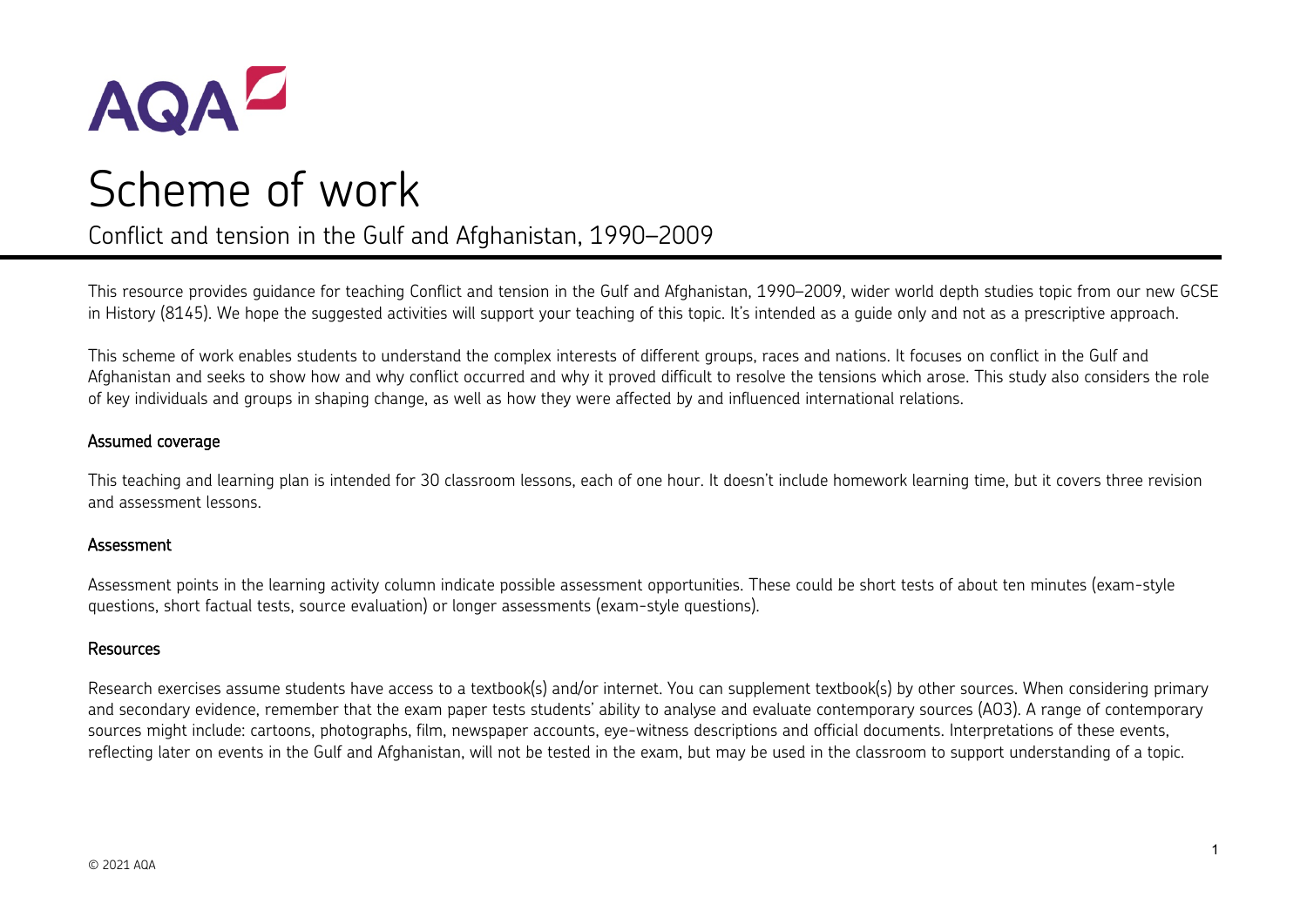# **Part one: Tension in the Gulf**

| Lesson<br>number | Specification content                                                                                                                                                                                                         | Guidance                                                                                                                                                                                                                                                                                                                                                                                                                                                                                                                                                                                                      | Learning activity                                                                                                                                                                                                                                                                                                                                                                                                                                                                                                                                                                                                                                                                                                                                                                             | <b>Resources</b>                                                                                                                                                                                                                                                                                                                                                                                                                                                                                                                                                                                                                                                                    |
|------------------|-------------------------------------------------------------------------------------------------------------------------------------------------------------------------------------------------------------------------------|---------------------------------------------------------------------------------------------------------------------------------------------------------------------------------------------------------------------------------------------------------------------------------------------------------------------------------------------------------------------------------------------------------------------------------------------------------------------------------------------------------------------------------------------------------------------------------------------------------------|-----------------------------------------------------------------------------------------------------------------------------------------------------------------------------------------------------------------------------------------------------------------------------------------------------------------------------------------------------------------------------------------------------------------------------------------------------------------------------------------------------------------------------------------------------------------------------------------------------------------------------------------------------------------------------------------------------------------------------------------------------------------------------------------------|-------------------------------------------------------------------------------------------------------------------------------------------------------------------------------------------------------------------------------------------------------------------------------------------------------------------------------------------------------------------------------------------------------------------------------------------------------------------------------------------------------------------------------------------------------------------------------------------------------------------------------------------------------------------------------------|
| 1, 2, 3          | Regional<br>instability:<br>The<br>consequences of<br>the Iran-Iraq war.<br>Western and<br>$\bullet$<br><b>Russian interests</b><br>in and attitudes<br>towards Iran and<br>Iraq, including<br>the threat to oil<br>supplies. | The focus is on explaining<br>the results of the Iran-Iraq<br>war by considering the<br>relative importance of<br>different causes of<br>instability in the region and<br>why it proved difficult to<br>resolve the issues the war<br>raised.<br>What were the roles and<br>perspectives of key<br>individuals and groups?<br>What helped or hindered<br>attempts to bring stability to<br>the Gulf? In other words,<br>how important were: the<br>nature of the Arab states<br>involved; the roles of key<br>individuals; international<br>pressures; religious, socio-<br>economic and cultural<br>factors? | Enquiry question: What were the main<br>causes of instability in the Gulf in 1990<br>and why did they prove difficult to<br>resolve?<br>Start with a map of the region - label geo-<br>political changes 1919-1990.<br>Thumbnail sketches of main protagonists<br>(both as individuals and nations) - role play<br>their respective problems and choices they<br>faced. Who was involved? Why were they<br>involved? What dilemmas did they face and<br>what options/policies could they follow? Why,<br>then was it difficult to bring stability to the<br>Gulf?<br>Film excerpts of Iran-Iraq War; tabulate/card<br>sort the consequences for Iran and Iraq<br>Research and discuss: 'in war there are never<br>any winners – only losers'. Why might this be<br>true of the Iran-Iraq War? | For textual detail written<br>students, N.Lowe. 'Mastering<br>Modern World History', 4 <sup>th</sup> ed.<br>(Palgrave 2005).<br>Teachers will gain valuable<br>insights from the following:<br>Chapters 12-15 of<br>$\bullet$<br>P.Mansfield's 'A History of<br>the Middle East', 4 <sup>th</sup> ed<br>(Penguin, 2013).<br>Reporters of the Middle East<br>include Robert Fisk's 'The<br><b>Great War for Civilisation'</b><br>(Harper Perennial, 2006)<br>and J.Burke 'The New<br><b>Threat From Islamic</b><br>Militancy' (Vantage 2015).<br>The final chapter of<br>$\bullet$<br>J.Robertson's 'Iraq - A<br>History' (Oneworld 2015)<br>provides interesting extra<br>material. |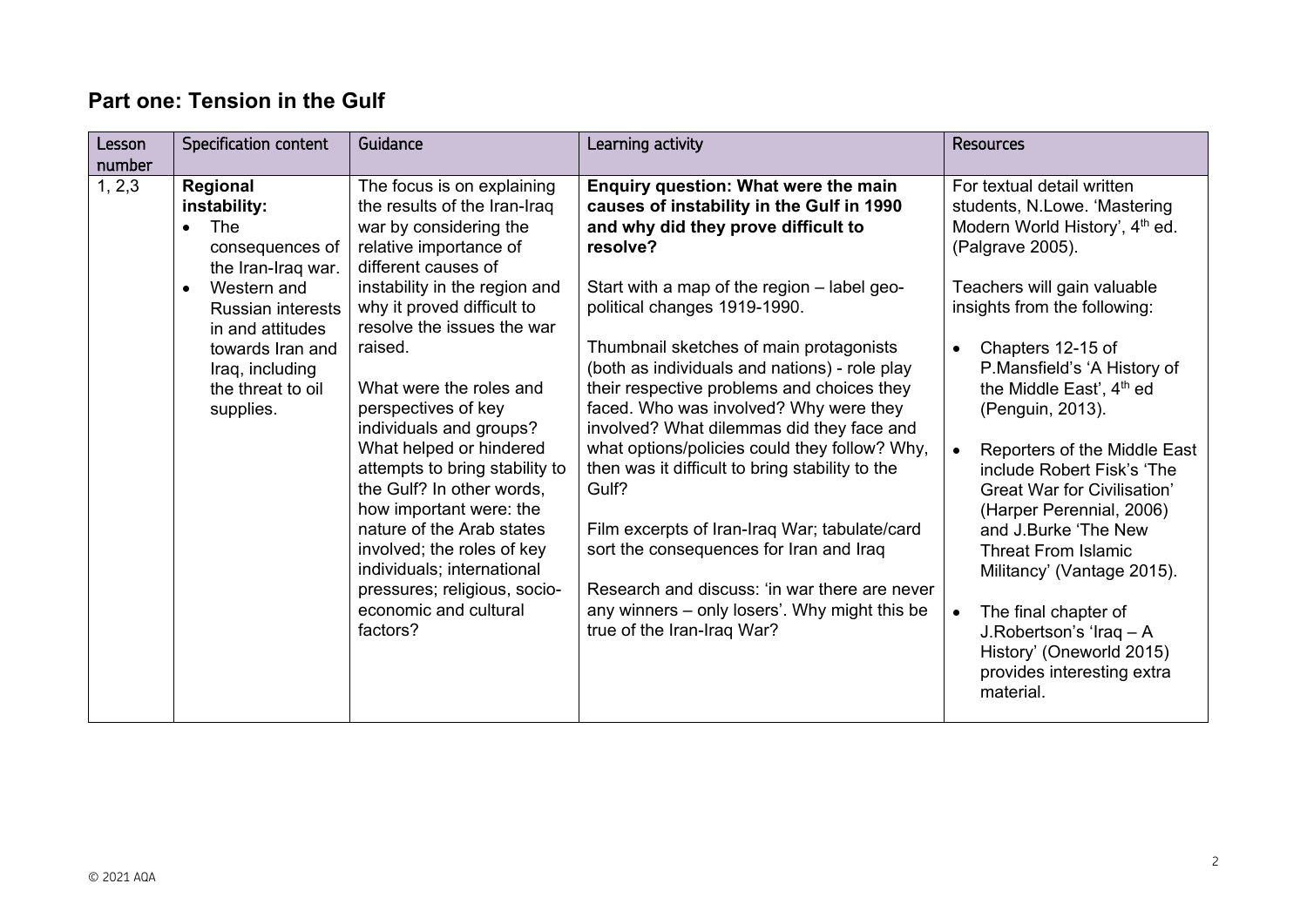| Lesson<br>number | Specification content                                                                                                           | Guidance                                                                                                                                                                                                                                                                 | Learning activity                                                                                                                                                                                                                                                                                                                                                                                                                                                                                                                                                                               | <b>Resources</b>                                                                                                                                                                                                                                                 |
|------------------|---------------------------------------------------------------------------------------------------------------------------------|--------------------------------------------------------------------------------------------------------------------------------------------------------------------------------------------------------------------------------------------------------------------------|-------------------------------------------------------------------------------------------------------------------------------------------------------------------------------------------------------------------------------------------------------------------------------------------------------------------------------------------------------------------------------------------------------------------------------------------------------------------------------------------------------------------------------------------------------------------------------------------------|------------------------------------------------------------------------------------------------------------------------------------------------------------------------------------------------------------------------------------------------------------------|
| 4                | The contribution of<br>the Israeli-<br>Palestinian conflict<br>to tension in the Gulf<br>and to motives for<br>global terrorism | The focus is on the impact<br>of continuing conflict<br>between Israel and<br>Palestine on issues in the<br>Gulf, particularly with regard<br>to global terrorism and its<br>changing nature; eg how<br>and why did events in<br>Palestine link to those in the<br>Gulf? | Timeline: include recent flashpoints over and<br>in Palestine as well as examples of<br>international terrorist events. How and why<br>was global terrorism changing? Who was to<br>blame and why?<br>Sources exercise to explore attitudes of<br>leading Palestinian and Israeli figures<br>towards each other. Students compare the<br>sources for their utility based on content,<br>purpose and knowledge.<br>Prepare a report for the UN which sets out<br>the dangers of continuing conflict in the<br>Middle East and Gulf; include western, Israeli<br>and diverse Arab points of view. | Contemporary Palestinian and<br>Israeli sources.<br>Contemporary written and visual<br>sources are available on a<br>number of sites: eg<br>Corbis, Mary Evans, Getty and<br>IWM.<br>News archive:<br>news.google.com/archive<br>search<br><b>BBC News site.</b> |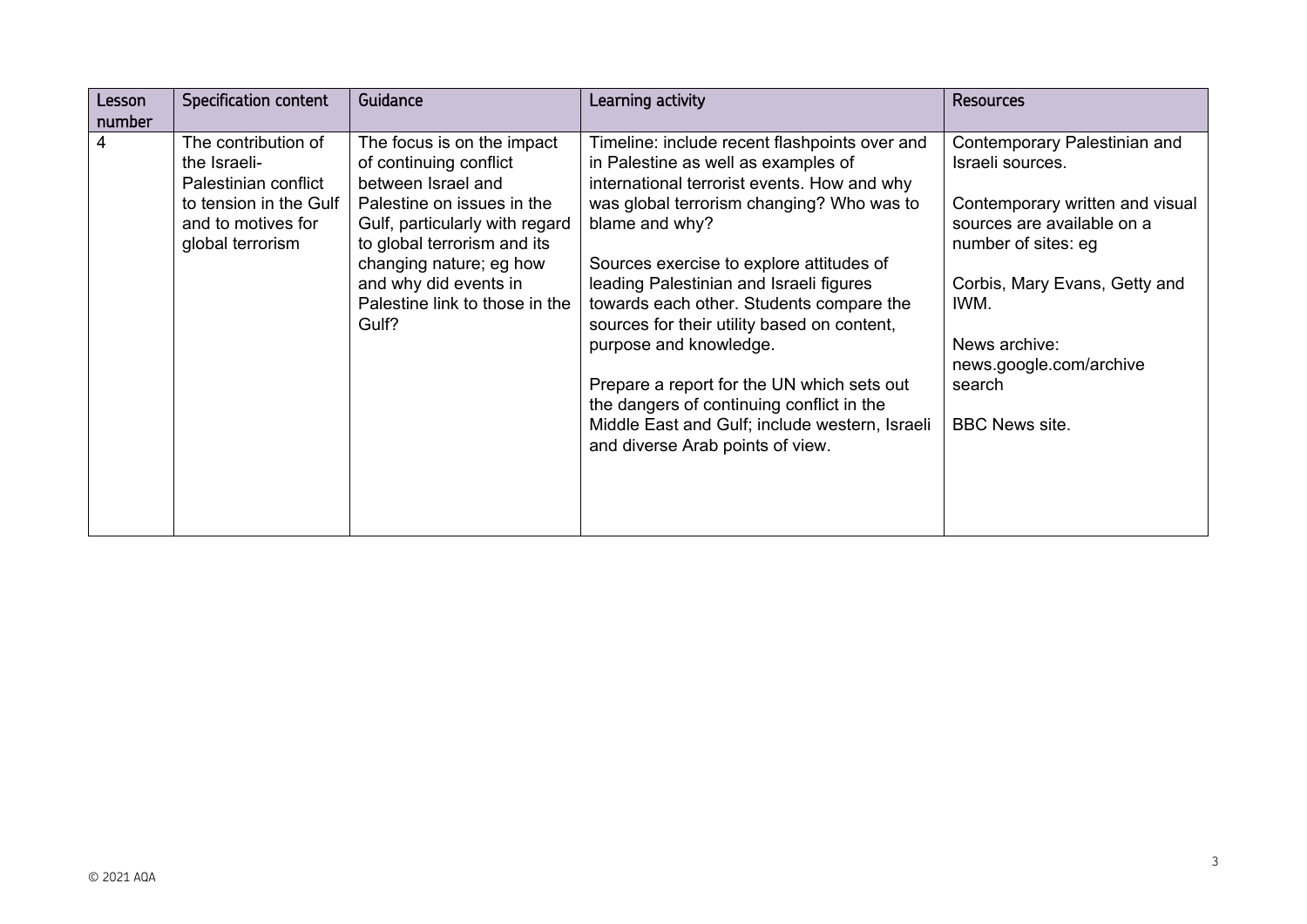| Lesson | <b>Specification content</b>                                                                                                 | Guidance                                                                                                                                                                                                                                                                                                                                                                                                                                                                                                                                                                              | Learning activity                                                                                                                                                                                                                                                                                                                                                                                                                                                                                                                                                                                                                                                                                                                                                    | <b>Resources</b>                                                                             |
|--------|------------------------------------------------------------------------------------------------------------------------------|---------------------------------------------------------------------------------------------------------------------------------------------------------------------------------------------------------------------------------------------------------------------------------------------------------------------------------------------------------------------------------------------------------------------------------------------------------------------------------------------------------------------------------------------------------------------------------------|----------------------------------------------------------------------------------------------------------------------------------------------------------------------------------------------------------------------------------------------------------------------------------------------------------------------------------------------------------------------------------------------------------------------------------------------------------------------------------------------------------------------------------------------------------------------------------------------------------------------------------------------------------------------------------------------------------------------------------------------------------------------|----------------------------------------------------------------------------------------------|
| number |                                                                                                                              |                                                                                                                                                                                                                                                                                                                                                                                                                                                                                                                                                                                       |                                                                                                                                                                                                                                                                                                                                                                                                                                                                                                                                                                                                                                                                                                                                                                      |                                                                                              |
| 5,6    | The Gulf War, 1990<br>Reasons for the<br>Iraqi invasion of<br>Kuwait.<br>The reactions and<br>roles of Bush and<br>Thatcher. | The focus of this lesson is on<br>cause and consequence. Why<br>did Saddam Hussein take the<br>action he did? Considering the<br>circumstances at that time,<br>was the invasion a sensible<br>choice? Was this all about the<br>role of an individual or did<br>other factors play a part in the<br>decision to invade Kuwait?<br>Given the recent history of<br>western support for Iraq, how<br>did the invasion change<br>international perspectives and<br>why? What roles did George<br><b>Bush and Margaret Thatcher</b><br>play in the international<br>reaction to invasion? | Card sort, analysing the Iraqi motives<br>for the invasion of Kuwait. Organise the<br>causes in order of importance and then<br>into different categories of causation:<br>religious, economic, social, cultural,<br>international and the roles of key<br>individuals.<br>Summarise your results in a spider<br>diagram, then prepare an essay plan to<br>analyse the causes of the war.<br>Simulation exercise – what options<br>were open to Bush, Thatcher and the<br>UN? Use contemporary sources to<br>explore changing attitudes towards<br>Saddam Hussein.<br>Debate whether or not the UN and the<br>USA had any real choice $-$ did they<br>have to intervene militarily? What made<br>it so difficult to form an international<br>coalition against Iraq? | Card sort.<br>Contemporary sources, written<br>and pictorial, covering the<br>Kuwait crisis. |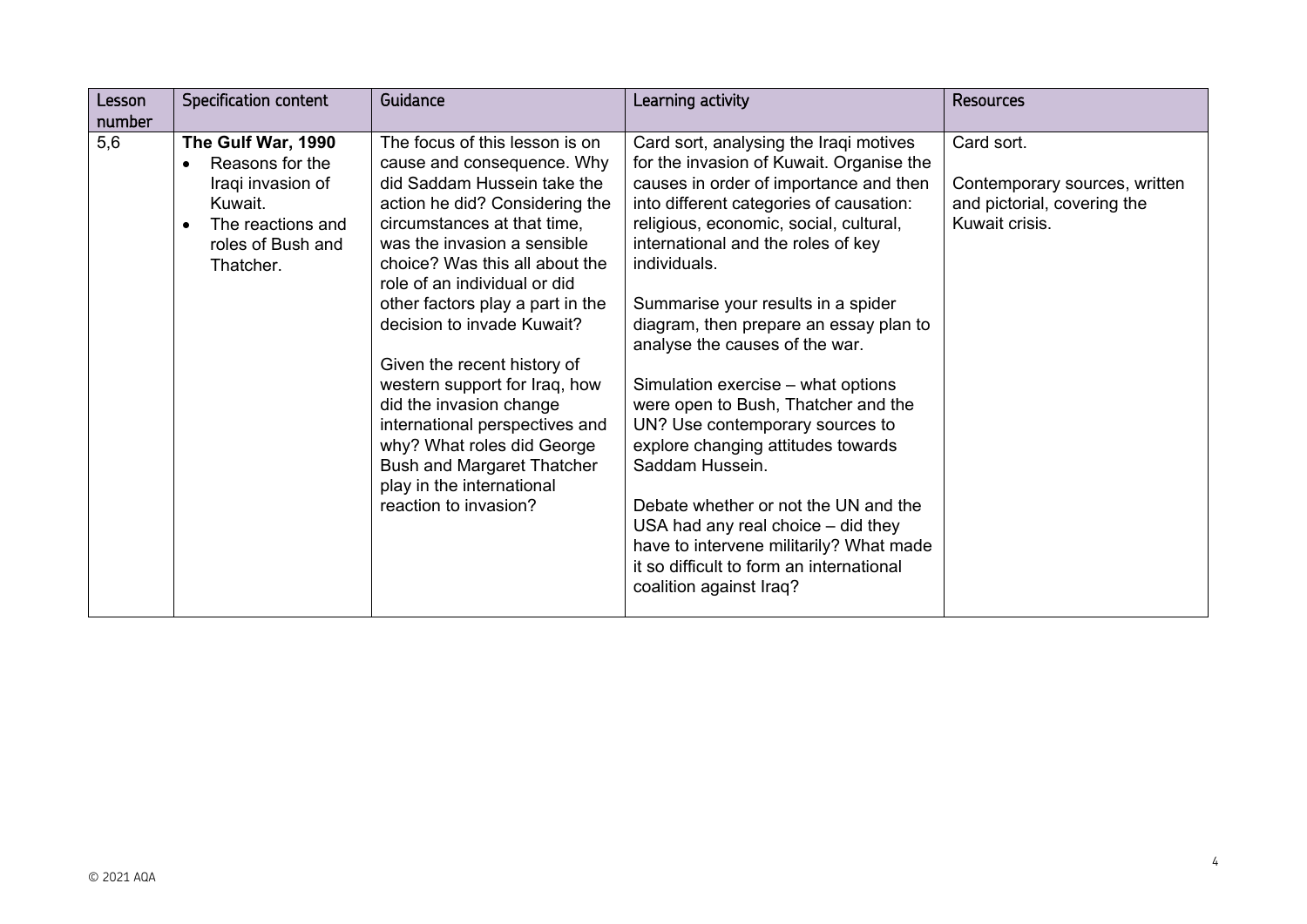| Lesson | <b>Specification content</b>                                                                                                                            | Guidance                                                                                                                                                                                                                                                                                                                                                                                                                       | Learning activity                                                                                                                                                                                                                                                                                                                                                                                                                                                                                                                                                                                                                                                                                                                       | <b>Resources</b>                                                                 |
|--------|---------------------------------------------------------------------------------------------------------------------------------------------------------|--------------------------------------------------------------------------------------------------------------------------------------------------------------------------------------------------------------------------------------------------------------------------------------------------------------------------------------------------------------------------------------------------------------------------------|-----------------------------------------------------------------------------------------------------------------------------------------------------------------------------------------------------------------------------------------------------------------------------------------------------------------------------------------------------------------------------------------------------------------------------------------------------------------------------------------------------------------------------------------------------------------------------------------------------------------------------------------------------------------------------------------------------------------------------------------|----------------------------------------------------------------------------------|
| number |                                                                                                                                                         |                                                                                                                                                                                                                                                                                                                                                                                                                                |                                                                                                                                                                                                                                                                                                                                                                                                                                                                                                                                                                                                                                                                                                                                         |                                                                                  |
| 7,8    | The Gulf War, 1990<br>The UN campaign<br>against Saddam<br>Hussein.<br>Consequences of<br>the war.<br>US influence in the<br>region.<br>Arab reactions. | When considering the Kuwait<br>war, the focus should be on<br>which elements might be<br>considered a success and<br>which a failure? While it would<br>be difficult at this stage of the<br>course to come to a<br>judgement about the long term<br>consequences of the UN<br>campaign, students should be<br>encouraged to analyse the<br>situation in 1990-1 and the<br>revisit the issue later during<br>lessons 21 to 25. | Prepare a timeline of the main events of<br>the UN campaign.<br>Students set up a table which details<br>what actions were taken, why they took<br>them and provide evidence of<br>successes and failures.<br>Study contemporary sources which<br>analyses reactions from western<br>leaders, the UN and various Arab<br>nations about the liberation of Kuwait.<br>Choose a group of cartoons which show<br>a range of opinions about the war at the<br>time – annotate them and explain your<br>choice. Include references to their<br>usefulness, using the motives behind<br>the cartoon and your knowledge of the<br>subject. Which is the most useful<br>cartoon for a historian studying opinions<br>about the Gulf War and why? | Media resources eg news<br>reports, cartoons, photographic<br>evidence and film. |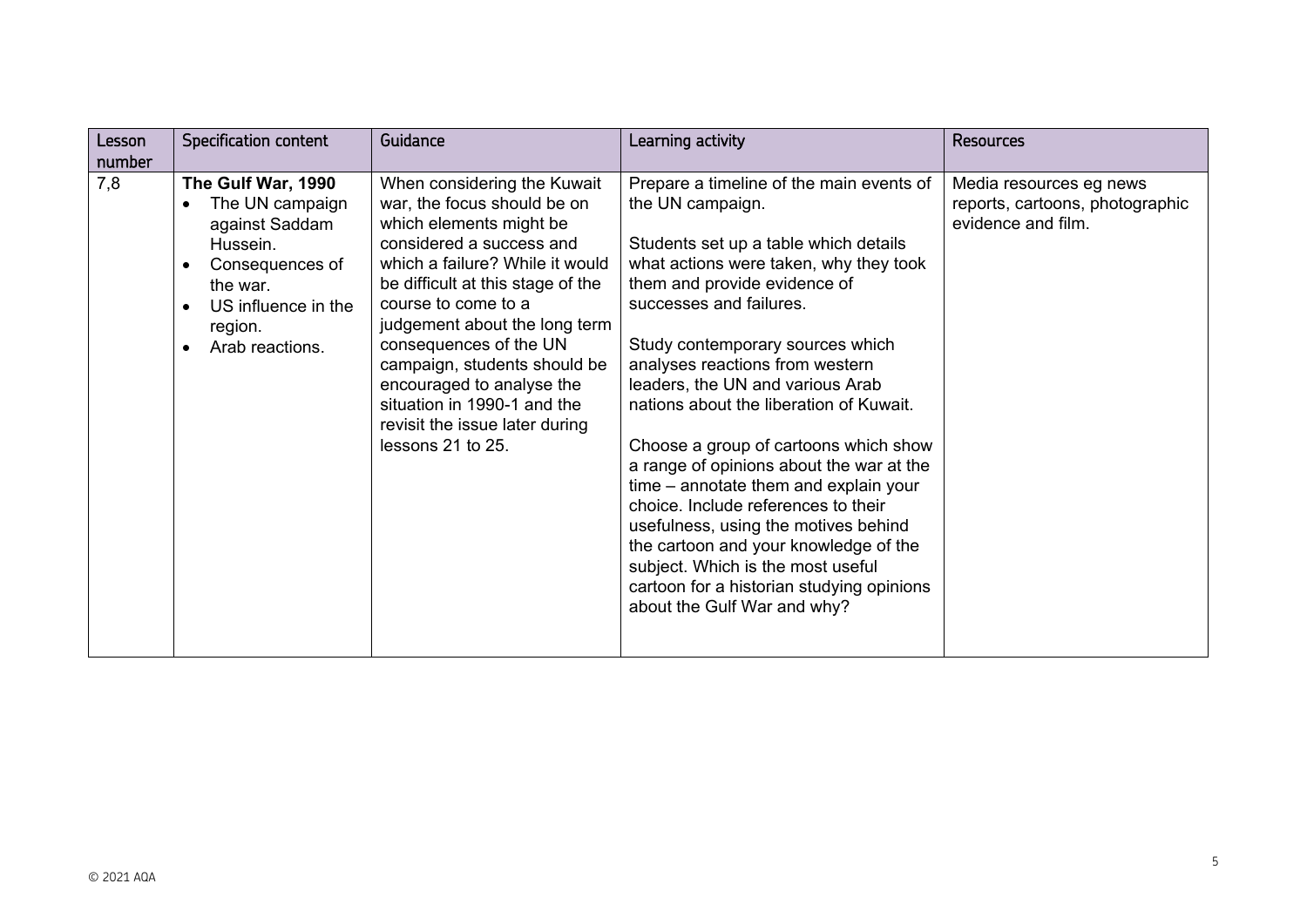| Lesson<br>number | <b>Specification content</b> | Guidance | Learning activity                                                                                                                                                                                                                                                                                                         | <b>Resources</b>                                                                                                                                           |
|------------------|------------------------------|----------|---------------------------------------------------------------------------------------------------------------------------------------------------------------------------------------------------------------------------------------------------------------------------------------------------------------------------|------------------------------------------------------------------------------------------------------------------------------------------------------------|
| 9                |                              |          | Assessment point: students could be<br>presented with contrasting sources and<br>are asked to compare their usefulness in<br>helping us to understand the causes and<br>impact of events surrounding the Gulf<br>War.<br>Students could be then given an<br>agree/disagree style question based on<br>the specimen paper. | Two sources relating to Part<br>one: examine them for<br>message, purpose and<br>contextual accuracy.<br>Sources need to be<br>contemporary to the period. |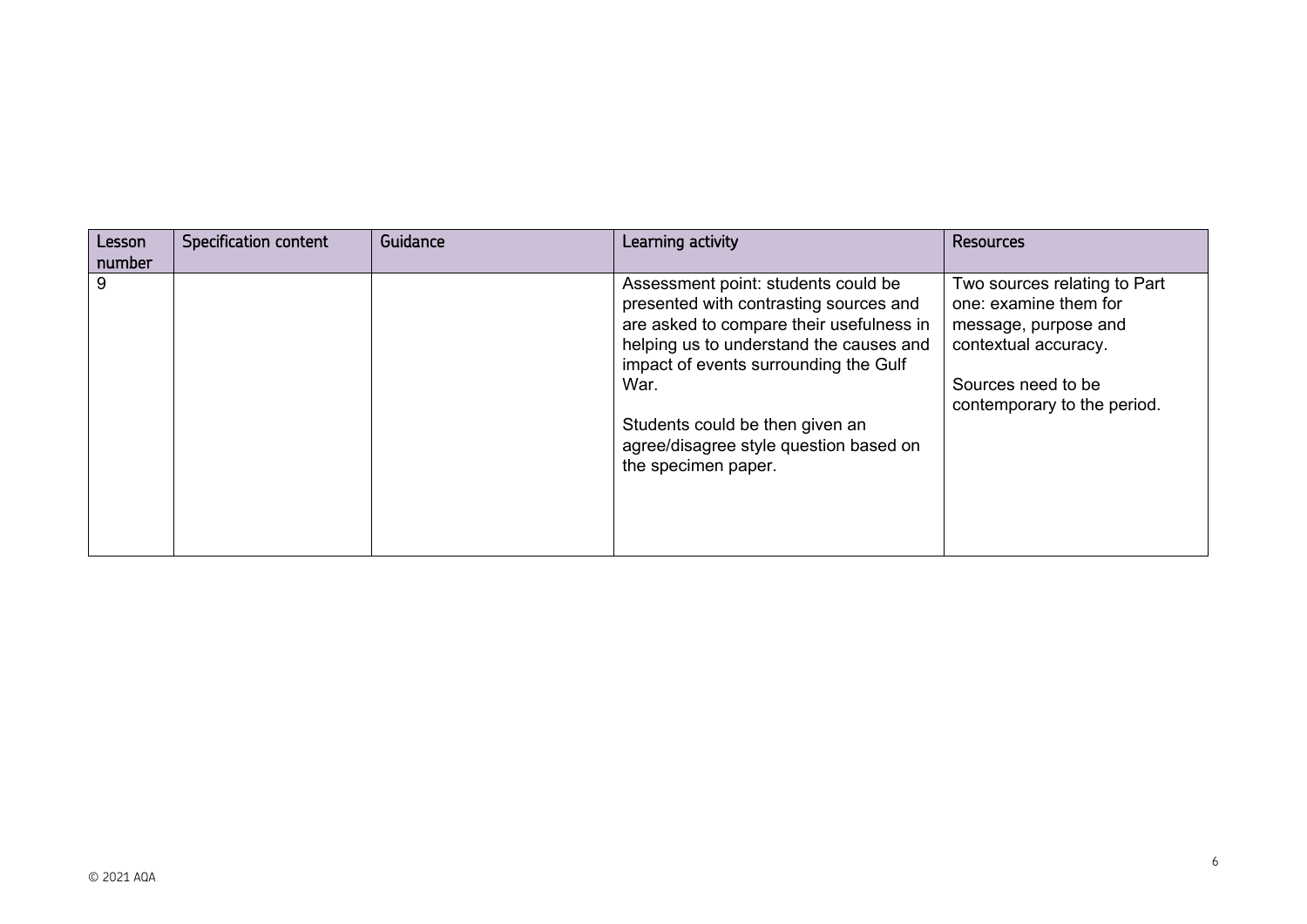## **Part two: the war on Al-Qaeda**

| Lesson             | Specification content                                                                           | Guidance                                                                                                                                                                                                                                                                                                                                                                                                                                                                                                                                                                                             | Learning activity                                                                                                                                                                                                                                                                                                                                                                                                                                                                                                                                                                                                                                                                                                                                                                                                                                                                      | <b>Resources</b>                                             |
|--------------------|-------------------------------------------------------------------------------------------------|------------------------------------------------------------------------------------------------------------------------------------------------------------------------------------------------------------------------------------------------------------------------------------------------------------------------------------------------------------------------------------------------------------------------------------------------------------------------------------------------------------------------------------------------------------------------------------------------------|----------------------------------------------------------------------------------------------------------------------------------------------------------------------------------------------------------------------------------------------------------------------------------------------------------------------------------------------------------------------------------------------------------------------------------------------------------------------------------------------------------------------------------------------------------------------------------------------------------------------------------------------------------------------------------------------------------------------------------------------------------------------------------------------------------------------------------------------------------------------------------------|--------------------------------------------------------------|
| number<br>10,11,12 | Al-Qaeda<br>Aims of Al-Qaeda<br>and the role of<br>Osama bin Laden.<br>11 September<br>attacks. | The emphasis should be on<br>events both preceding the<br>9/11 attacks and what<br>followed. There should be<br>some evaluation of the role of<br>Osama bin Laden and Al-<br>Qaeda in the attacks, Some<br>background to this terrorist<br>group and its leader is<br>relevant to explaining second<br>order concepts and placing<br>historical sources in their<br>context. For example – what<br>was bin Laden hoping to<br>achieve? Part of the study<br>will focus on international<br>reactions to 9/11 both in the<br>United Nations and Middle<br>East including the Gulf and<br>Afghanistan. | Prepare a report explaining the aims,<br>background and other relevant biographical<br>details about Osama bin Laden. Explain a<br>range of factors which contributed to the<br>growth of Al-Qaeda.<br>Identify, explain and debate the reasons why<br>different groups with different backgrounds and<br>from different geographical contexts took the<br>decision to join Al-Qaeda.<br>Study eyewitness accounts of the 9/11 attacks;<br>examine news reports which reported on<br>reactions to 9/11 from around the world.<br>Analyse the role of an individual – how much of<br>a difference did bin Laden make when<br>compared to social, economic, political and<br>religious factors which contributed to 9/11?<br>Debate the different options available to Bush<br>following 9/11; what range of strategies was<br>open to the US and what were their potential<br>pitfalls? | News reports,<br>archive footage and<br>eyewitness accounts. |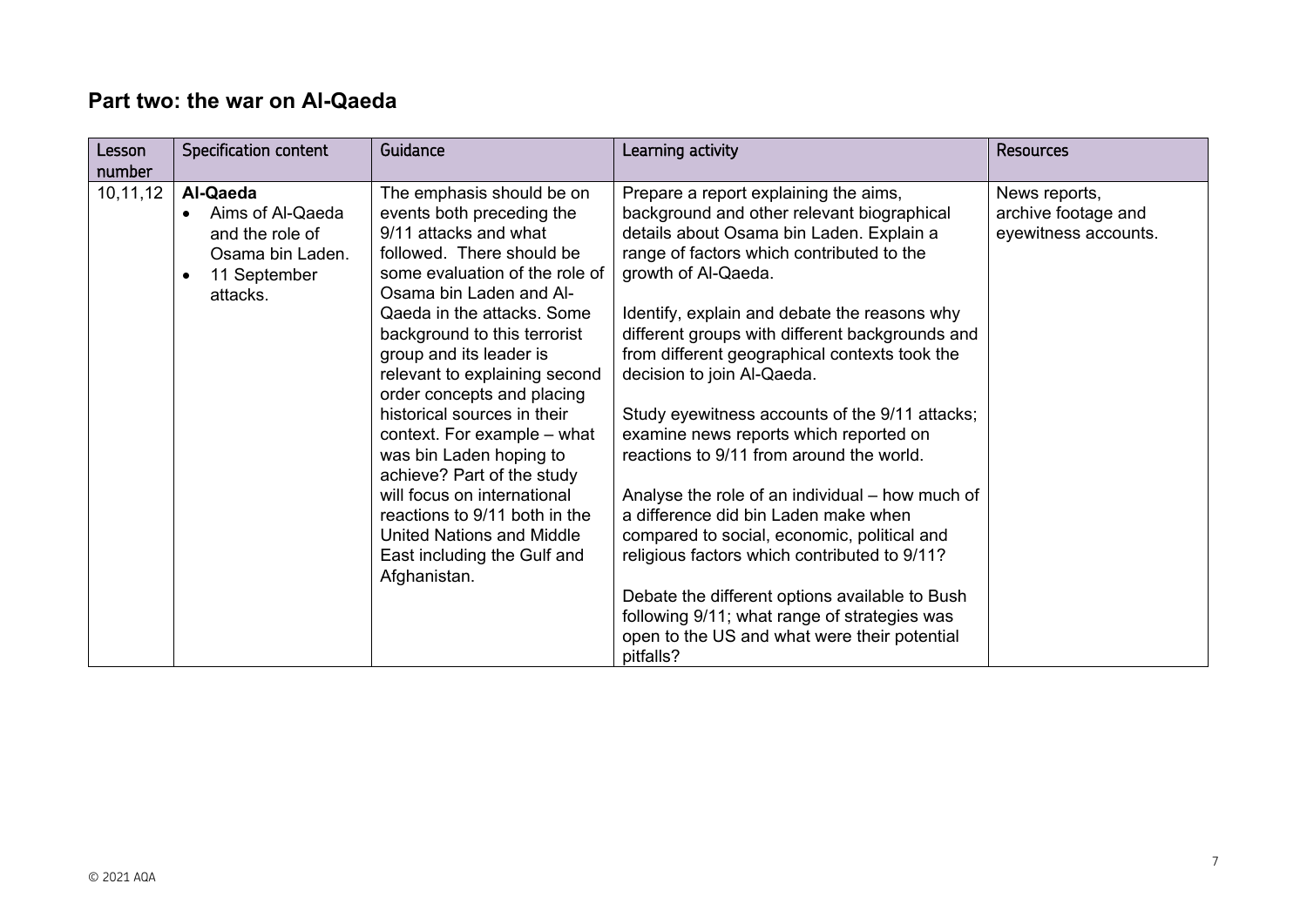| Lesson     | <b>Specification content</b>                                                                                                                                                                                                                                               | Guidance                                                                                                                                                                                                                                                                                                                                                                                                                                                                                                | Learning activity                                                                                                                                                                                                                                                                                                                                                                                                                                                                                                                                                                                                                                                                                                                                                                                                                                                                                                                                                                                                                                                                                                                                                                                                                                                | <b>Resources</b>                                                                                                                                                                                                                                           |
|------------|----------------------------------------------------------------------------------------------------------------------------------------------------------------------------------------------------------------------------------------------------------------------------|---------------------------------------------------------------------------------------------------------------------------------------------------------------------------------------------------------------------------------------------------------------------------------------------------------------------------------------------------------------------------------------------------------------------------------------------------------------------------------------------------------|------------------------------------------------------------------------------------------------------------------------------------------------------------------------------------------------------------------------------------------------------------------------------------------------------------------------------------------------------------------------------------------------------------------------------------------------------------------------------------------------------------------------------------------------------------------------------------------------------------------------------------------------------------------------------------------------------------------------------------------------------------------------------------------------------------------------------------------------------------------------------------------------------------------------------------------------------------------------------------------------------------------------------------------------------------------------------------------------------------------------------------------------------------------------------------------------------------------------------------------------------------------|------------------------------------------------------------------------------------------------------------------------------------------------------------------------------------------------------------------------------------------------------------|
| number     |                                                                                                                                                                                                                                                                            |                                                                                                                                                                                                                                                                                                                                                                                                                                                                                                         |                                                                                                                                                                                                                                                                                                                                                                                                                                                                                                                                                                                                                                                                                                                                                                                                                                                                                                                                                                                                                                                                                                                                                                                                                                                                  |                                                                                                                                                                                                                                                            |
| 13, 14, 15 | Afghanistan<br>Its reputation as a<br>rogue state.<br>The Taliban<br>$\bullet$<br>regime.<br>Western and<br>$\bullet$<br>Muslim attitudes to<br>its policies.<br>The problems<br>$\bullet$<br>faced by ethnic<br>groups.<br>The resurgence of<br>$\bullet$<br>the Taliban. | The focus should be on<br>understanding the background<br>to the attack on Afghanistan<br>and the nature of the Taliban<br>regime which made it appear a<br>rogue state in the eyes of the<br>International community. This<br>would include an<br>understanding of the nature of<br>the Taliban regime, attitudes to<br>it and why the country was<br>divided by ethnic conflict. The<br>reference to 'resurgence'<br>relates to the increasing<br>strength of the regime in<br>imposing its policies. | Annotate a map of the region to show why<br>Afghanistan had been a centre of geo-political<br>disputes since the nineteenth century.<br>Create a timeline of events since the<br>withdrawal of Soviet forces.<br>Card sort and 'diamond nine': consider a<br>factors question to explain the problems facing<br>Afghanistan and why the Taliban were able to<br>seize control following the collapse of the<br>Communist government.<br>Model an answer, which exemplifies how<br>students can reach a judgement which<br>compares the relative importance of causal<br>factors.<br>Enquiry sources exercise $-$ to explore the<br>different attitudes towards the Taliban regime<br>across the world. How did the international<br>media report Taliban practices? Create your<br>own narrative report which details the<br>treatment of Afghan civilians, including minority<br>ethnic and religious groups.<br>Students might debate the characteristics of a<br>'rogue state', ie explore Western perceptions<br>as well as those from other predominantly<br>Muslim states. Are these characteristics based<br>on economic, social, religious (sectarian),<br>political, cultural aspects? Or do they just<br>reflect the attitudes of western governments? | Contemporary sources<br>might include reports from<br>the UN and international<br>organisations such as the<br><b>Red Cross and Amnesty</b><br>International.<br>Speeches from US, UK<br>and Arab leaders about<br>their perceptions of 'rogue<br>states'. |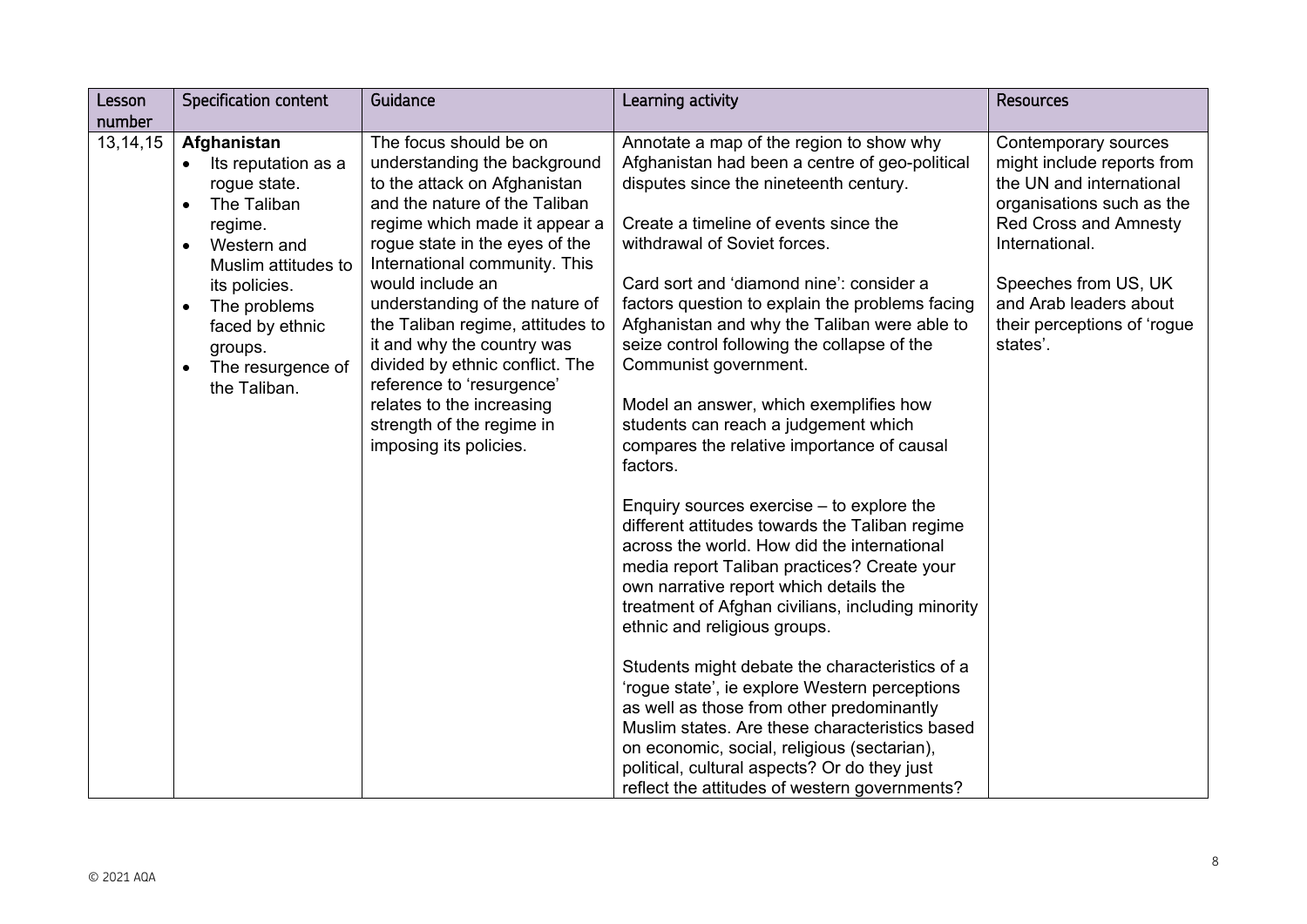| Lesson<br>number | <b>Specification content</b>                                                                                                          | Guidance                                                                                                                                                                                                                                                                                                                                                                                                                          | Learning activity                                                                                                                                                                                                                                                                                                                                                                                                                                                                                                                                                                                                                      | <b>Resources</b>                                                                                                                                                                             |
|------------------|---------------------------------------------------------------------------------------------------------------------------------------|-----------------------------------------------------------------------------------------------------------------------------------------------------------------------------------------------------------------------------------------------------------------------------------------------------------------------------------------------------------------------------------------------------------------------------------|----------------------------------------------------------------------------------------------------------------------------------------------------------------------------------------------------------------------------------------------------------------------------------------------------------------------------------------------------------------------------------------------------------------------------------------------------------------------------------------------------------------------------------------------------------------------------------------------------------------------------------------|----------------------------------------------------------------------------------------------------------------------------------------------------------------------------------------------|
| 16,17            | <b>Bush's war against</b><br>terror<br>Bush's aims.<br>Blair's support for<br>intervention $-$ the<br><b>2001 US/UK</b><br>operation. | The challenge in this<br>sequence of lessons is to<br>consider the International<br>response to George W Bush's<br>war against terror, developing<br>an understanding of the<br>arguments for and against<br>operations aimed at both the<br>Taliban and Al-Qaeda. US and<br>UK motives should be studied<br>to grasp the factors which led<br>to the military operation<br>against Afghanistan, and<br>analyse the consequences. | Study a range of sources to explain the aims of<br>President Bush and Prime Minister Tony Blair.<br>Choose four sources which proved most useful<br>in understanding the motives which lay behind<br>the 'war against terror' and explain your<br>choice.<br>Construct a written and visual narrative of US<br>and UK operations in Afghanistan. Is it<br>possible to identify any turning points in the<br>campaign against the Taliban? Justify your<br>selection.<br>Answer the question:<br>'Bush attempted to build an international<br>coalition to destroy the Taliban regime. How<br>successful was he in achieving this aim?' | Contemporary sources,<br>including official reports,<br>speeches from Bush, Blair<br>- and media<br>reports/cartoons.<br>Eyewitness accounts from<br>members of the military<br>(see below). |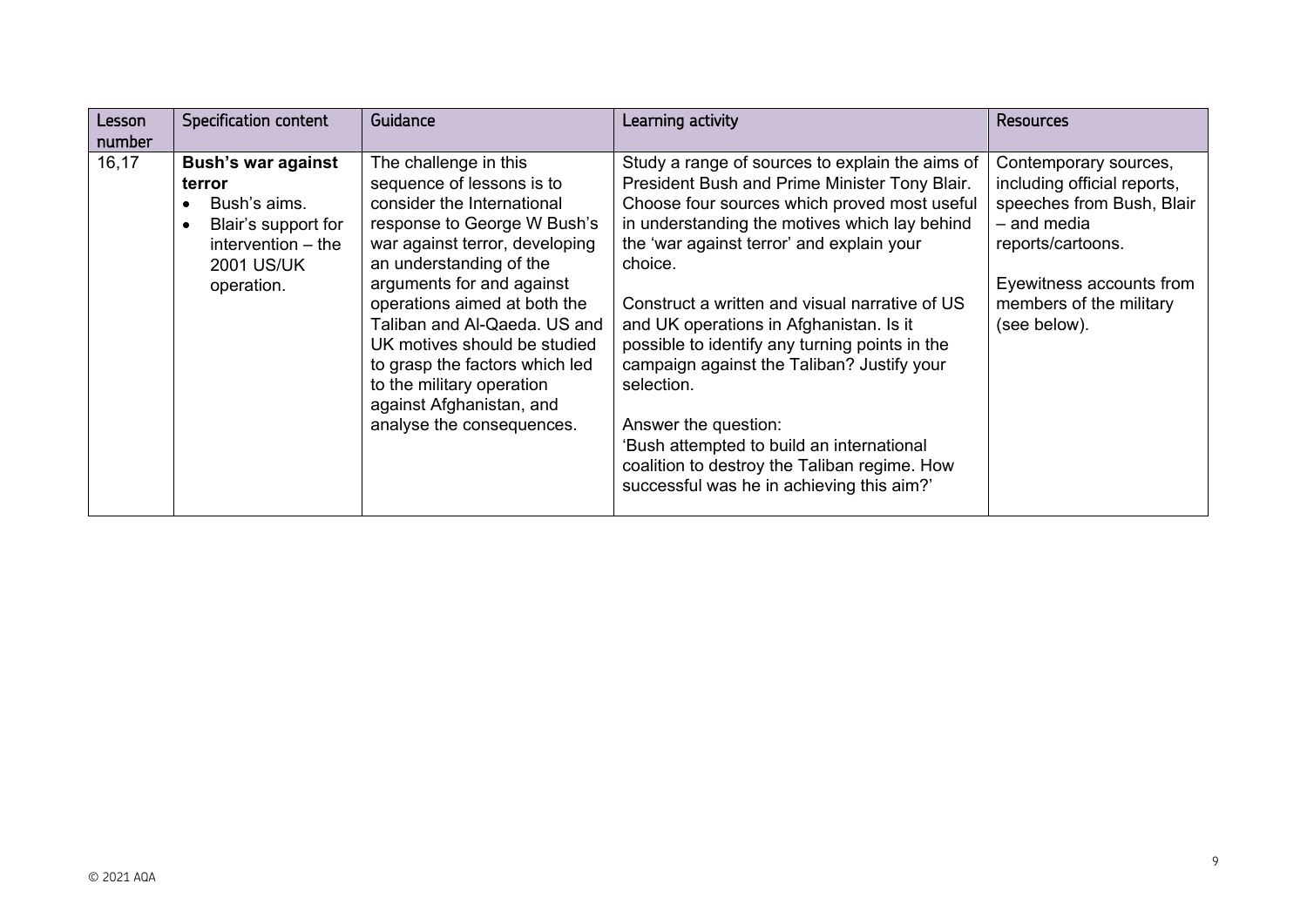| Lesson<br>number | <b>Specification content</b>                                                                                                                                                    | Guidance                                                                                                                                                                                                                                | Learning activity                                                                                                                                                                                                                                                                                                                                                                                                                                                                                                                                                                          | <b>Resources</b>                                                                                                                                                                     |
|------------------|---------------------------------------------------------------------------------------------------------------------------------------------------------------------------------|-----------------------------------------------------------------------------------------------------------------------------------------------------------------------------------------------------------------------------------------|--------------------------------------------------------------------------------------------------------------------------------------------------------------------------------------------------------------------------------------------------------------------------------------------------------------------------------------------------------------------------------------------------------------------------------------------------------------------------------------------------------------------------------------------------------------------------------------------|--------------------------------------------------------------------------------------------------------------------------------------------------------------------------------------|
| 18,19            | <b>Bush's war against</b><br>terror<br>Overthrow of the<br>Taliban and<br>collapse of its<br>regime.<br>UN peace<br>conference.<br>Problems faced by<br>Karzai's<br>government. | When studying the results of<br>the US/UK operation an<br>analysis of efforts to bring<br>peace and reconstruction<br>through the UN and Karzai's<br>government will enable<br>students to judge the success<br>of the war on Al-Qaeda. | Create a factfile which includes biographical<br>details about President Hamid Karzai.<br>Collate soldiers' recollections of the campaign<br>against the Taliban. What do their memories<br>suggest about the problems of bringing peace<br>to Afghanistan?<br>Write a report commissioned by the UN<br>detailing the successes and failures of<br>President Karzai's government by 2009.<br>Discussion points: Why did peace and<br>reconstruction take so long? To what extent<br>had they been achieved by 2009? Did the west<br>succeed where the Soviet Union failed? If not,<br>why? | Recent accounts of the<br>military campaign from the<br>British perspective include<br>James Cartwright (Pen<br>and Sword books) and<br><b>General David Richards</b><br>(Headline). |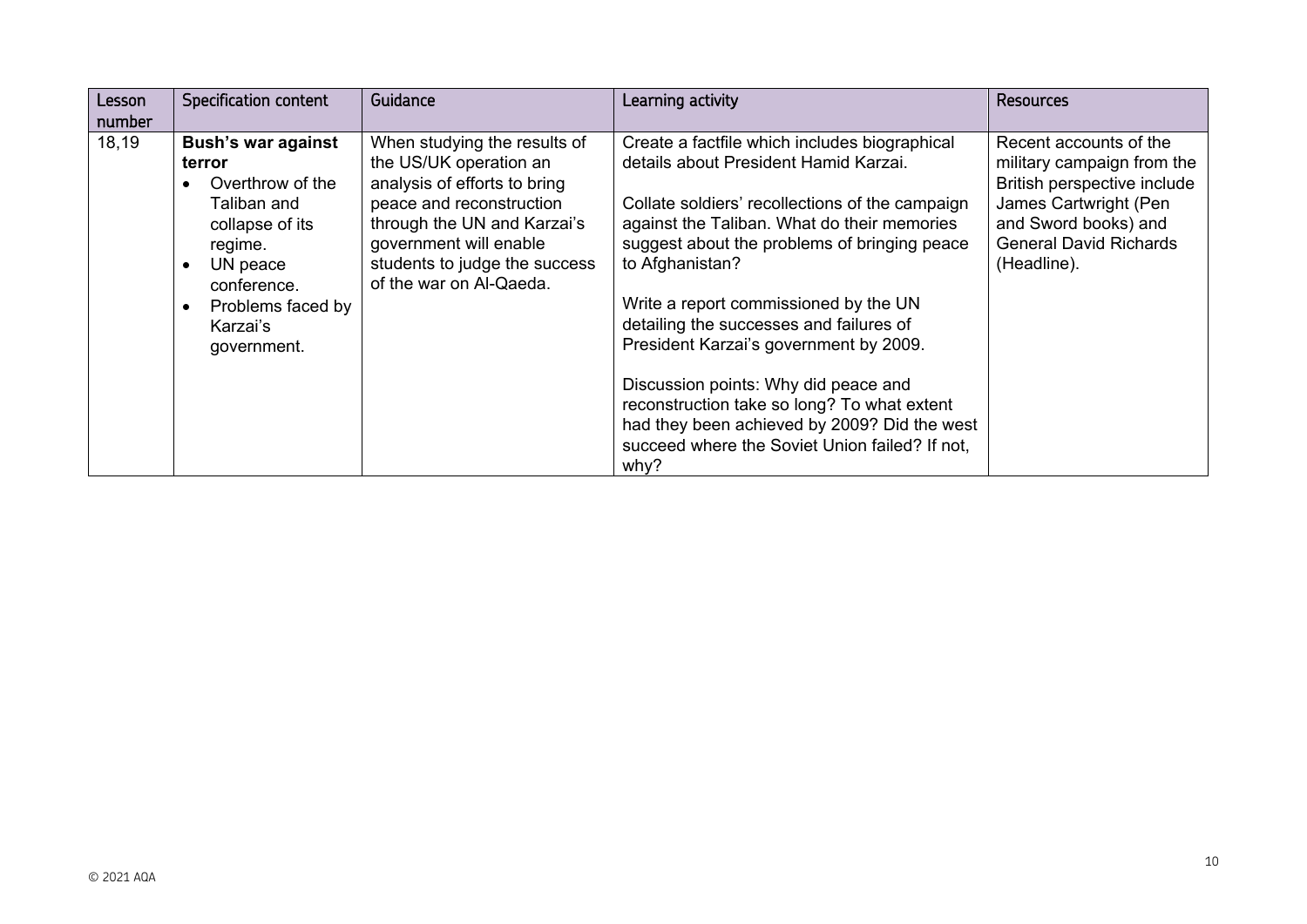| Lesson<br>number | <b>Specification content</b> | Guidance | Learning activity                                                                                                                                                                                                                                                                                                                              | <b>Resources</b> |
|------------------|------------------------------|----------|------------------------------------------------------------------------------------------------------------------------------------------------------------------------------------------------------------------------------------------------------------------------------------------------------------------------------------------------|------------------|
| 120              |                              |          | Assessment point: students could be<br>presented with contrasting sources and are<br>asked to compare their usefulness in helping<br>us to understand the causes and impact of<br>events surrounding Al-Qaeda and Bush's war<br>on terror.<br>Students could be then given an<br>agree/disagree style question based on the<br>specimen paper. |                  |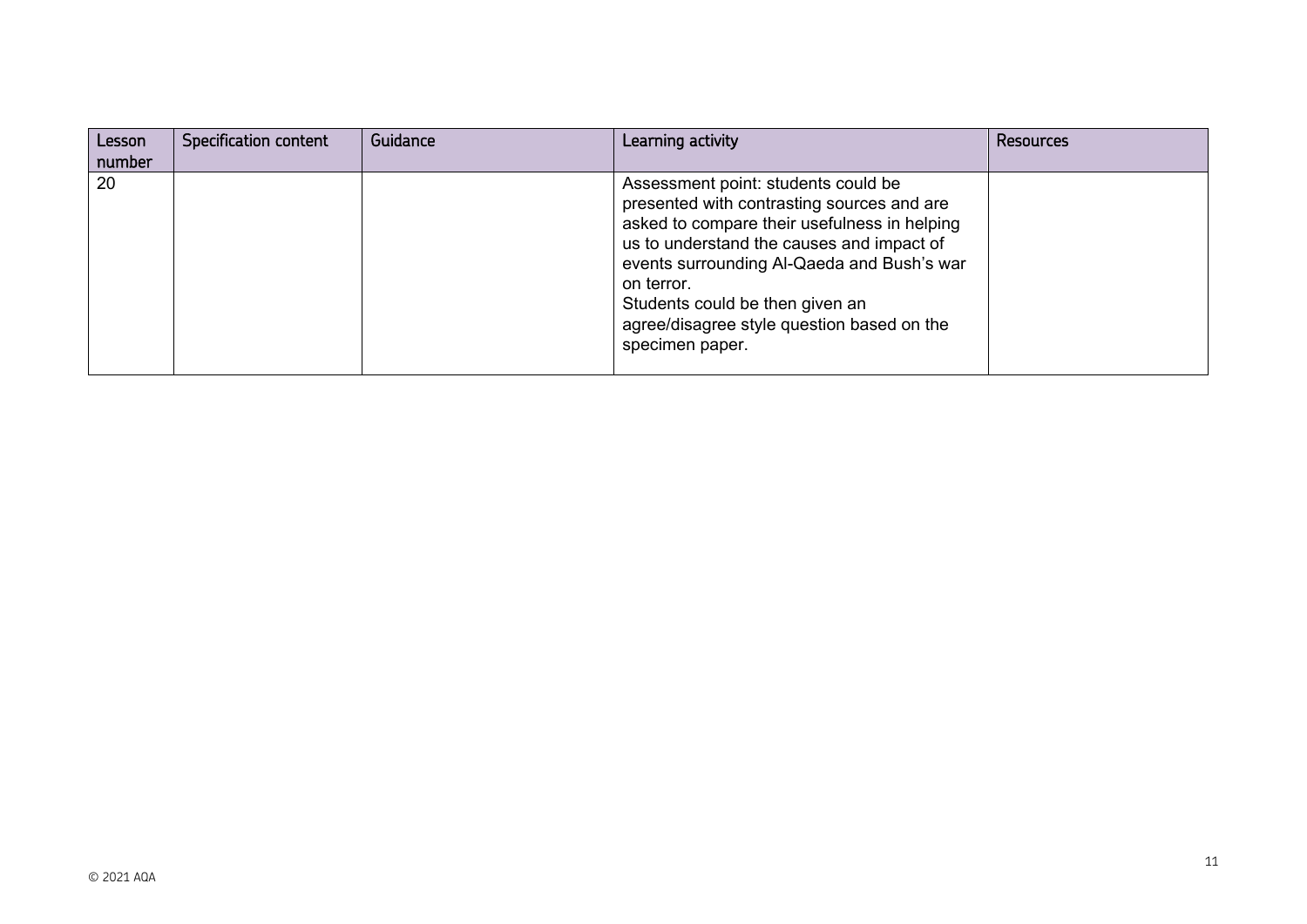# **Part three: The Iraq war**

| Lesson   | <b>Specification content</b>  | Guidance                        | Learning activity                               | <b>Resources</b>           |
|----------|-------------------------------|---------------------------------|-------------------------------------------------|----------------------------|
| number   |                               |                                 |                                                 |                            |
| 21,22,23 | <b>Saddam Hussein's</b>       | While considering the nature    | Research media sources about the treatment      | Political cartoons about   |
|          | regime                        | and policies of Saddam's        | of Kurds and Shia's inside Iraq. Debate how far | Saddam Hussein.            |
|          | Treatment of                  | regime the emphasis should      | Iraq was a divided society and explain the      |                            |
|          | Kurds and Shia                | be on explaining the reasons    | problems faced by its people in 2002 and        | Media reports covering     |
|          | Muslims.                      | behind the Iraq war and the     | 2003.                                           | international attitudes to |
|          | The debate about<br>$\bullet$ | diversity of the attitudes      |                                                 | Iraq.                      |
|          | Iraq's links to Al-           | towards Iraq. Part of this      | Link back to previous discussions about the     |                            |
|          | Qaeda and its                 | narrative would include         | nature of a rogue state. Discuss whether Iraq   | UN reports about the       |
|          |                               | references to ethnic and        | deserved its reputation as a 'rogue state'?     | problems faced by          |
|          | reputation as a               |                                 |                                                 |                            |
|          | rogue state.                  | religious divisions in Iraq and |                                                 | civilians, eg from UNICEF. |
|          | Religious divisions           | alleged links to Al-Qaeda.      | Role play attitudes to Saddam Hussein           |                            |
|          | in Iraq.                      |                                 | amongst the international community, including  |                            |
|          | International<br>$\epsilon$   |                                 | the UN. Annotate a set of sources which         |                            |
|          | attitudes towards             |                                 | explore these attitudes and analyse their       |                            |
|          | Saddam Hussein.               |                                 | usefulness by content, message, purpose and     |                            |
|          | The role of the<br>$\epsilon$ |                                 | against contextual knowledge.                   |                            |
|          | UN.                           |                                 |                                                 |                            |
|          |                               |                                 | Debate the arguments both for and against the   |                            |
|          |                               |                                 | view that the Iraqi dictator had links to Al-   |                            |
|          |                               |                                 | Qaeda.                                          |                            |
|          |                               |                                 |                                                 |                            |
|          |                               |                                 | Who was more responsible for the situation      |                            |
|          |                               |                                 | faced by civilians inside Iraq - western        |                            |
|          |                               |                                 | countries or Saddam Hussein's goverment?        |                            |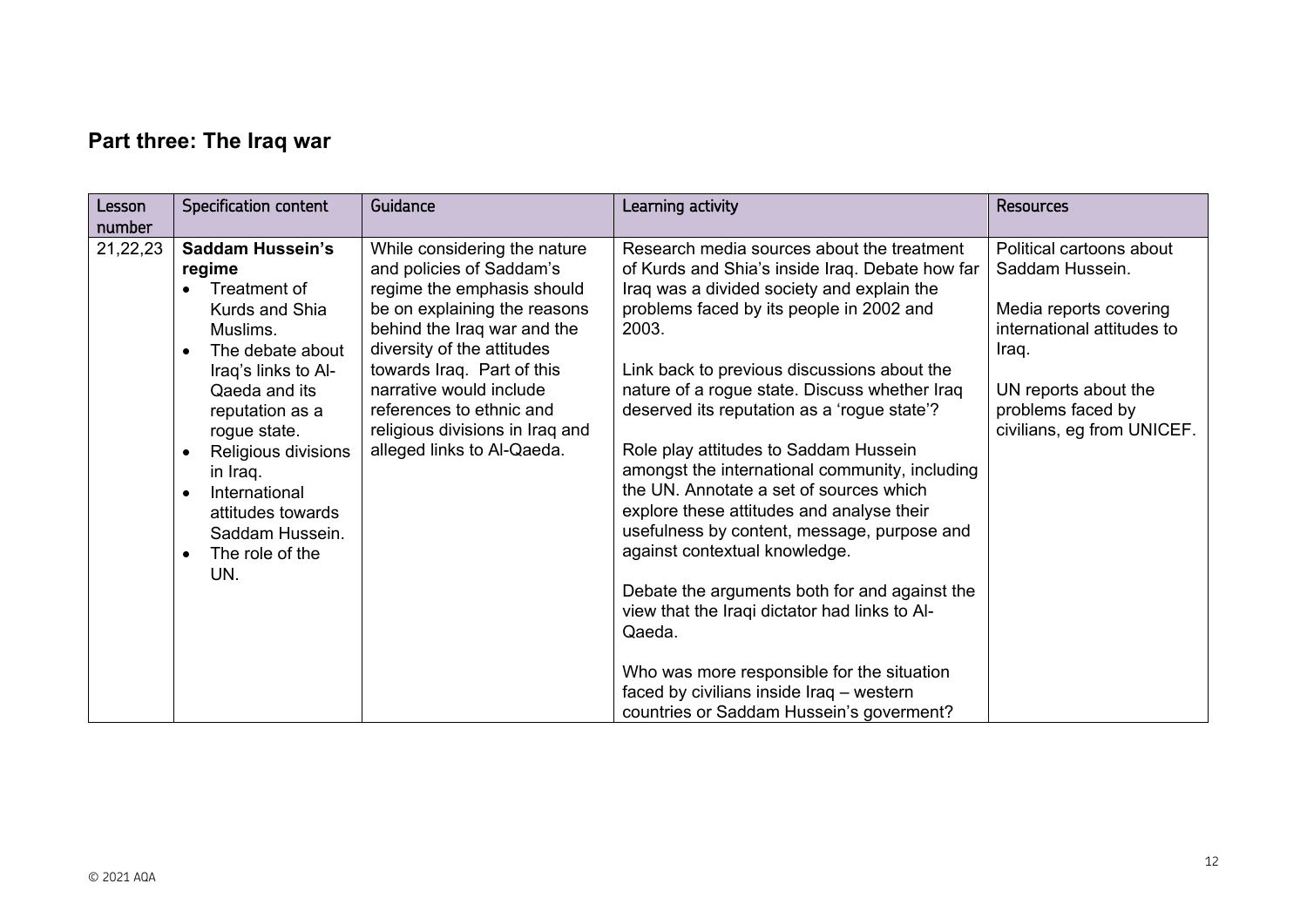| Lesson | <b>Specification content</b>                                                                                                                                                                         | Guidance                                                                                                                                                                                                                                                                                                                                                        | Learning activity                                                                                                                                                                                                                                                                                                                                                                                                                                                                                                                                                                                                    | <b>Resources</b>                                                                                                                           |
|--------|------------------------------------------------------------------------------------------------------------------------------------------------------------------------------------------------------|-----------------------------------------------------------------------------------------------------------------------------------------------------------------------------------------------------------------------------------------------------------------------------------------------------------------------------------------------------------------|----------------------------------------------------------------------------------------------------------------------------------------------------------------------------------------------------------------------------------------------------------------------------------------------------------------------------------------------------------------------------------------------------------------------------------------------------------------------------------------------------------------------------------------------------------------------------------------------------------------------|--------------------------------------------------------------------------------------------------------------------------------------------|
| number |                                                                                                                                                                                                      |                                                                                                                                                                                                                                                                                                                                                                 |                                                                                                                                                                                                                                                                                                                                                                                                                                                                                                                                                                                                                      |                                                                                                                                            |
| 24, 25 | The invasion of Iraq<br>International<br><b>Atomic Energy</b><br>Agency (IAEA)<br>inspectors and the<br>issue of Weapons<br>of Mass<br>destruction<br>(WMD).<br>Western interests,<br>including oil. | When considering the reasons<br>for the invasion of Iraq in 2003<br>the issue of IAEA inspectors<br>and Weapons of Mass<br>Destruction form part of the<br>narrative.<br>A comparison of the different<br>motives and attitudes within<br>the Muslim world and the UN<br>would enable an analysis of<br>the relative importance of<br>different causal factors. | Card sort: arrange the key factors which<br>explain the reasons for the invasion of Iraq in<br>order of importance.<br>Debate: the US has been accused of acting in<br>its self-interest – what are the arguments for<br>and against this proposition?<br>Source exercise: review the debate about<br>Weapons of Mass destruction – why is it<br>difficult to reach a conclusion about the nature<br>of the threat posed by Saddam Hussein?<br>How does the debate about WMD continue to<br>be of interest in Britain? How has it been<br>reported in the media? Prepare a PowerPoint<br>to illustrate your answers. | Sources might explore<br>how the issue of WMD<br>was debated and reported<br>at the time and continues<br>to be the focus of<br>attention. |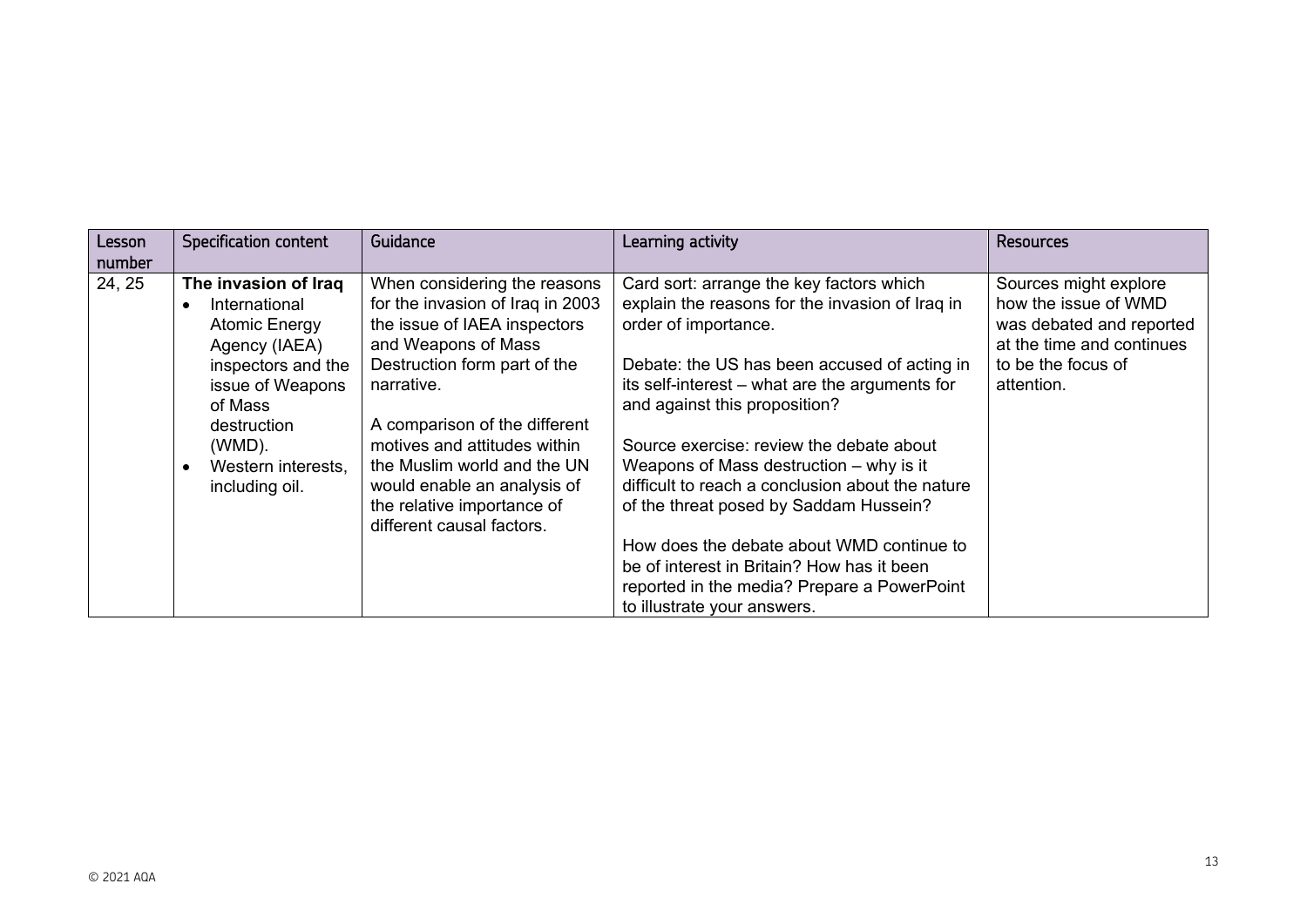| Lesson | <b>Specification content</b>                                                                                                                         | Guidance                                                                                                                                                                                                                                                                            | Learning activity                                                                                                                                                                                                                                                                                                                                                                                                                                                                                                                  | <b>Resources</b>                                  |
|--------|------------------------------------------------------------------------------------------------------------------------------------------------------|-------------------------------------------------------------------------------------------------------------------------------------------------------------------------------------------------------------------------------------------------------------------------------------|------------------------------------------------------------------------------------------------------------------------------------------------------------------------------------------------------------------------------------------------------------------------------------------------------------------------------------------------------------------------------------------------------------------------------------------------------------------------------------------------------------------------------------|---------------------------------------------------|
| number |                                                                                                                                                      |                                                                                                                                                                                                                                                                                     |                                                                                                                                                                                                                                                                                                                                                                                                                                                                                                                                    |                                                   |
| 26, 27 | The invasion of Iraq<br>The military<br>campaign.<br>Opposition to<br>invasion within Iraq<br>and internationally.<br>Downfall of Saddam<br>Hussein. | The focus of this lesson<br>should be on the impact of<br>the military campaign, how<br>attitudes to the war changed<br>and the aftermath.<br>Following the defeat of<br>Saddam and his downfall<br>from power the challenge is<br>to understand the problems<br>that this created. | Prepare a table to show the opposition to the<br>invasion of Iraq.<br>Select a range of sources which best illustrate<br>the opposition to invasion. Justify your choices.<br>Why are biased sources still useful to<br>historians?<br>Create a map of Iraq and annotate with<br>information about the military campaign.<br>To what extent did the invasion unleash<br>sectarian violence? Could this have been<br>foreseen? What questions would you ask of<br>Bush and Blair following the initial collapse of<br>Iraqi forces? | Film, contemporary<br>accounts of events in Iraq. |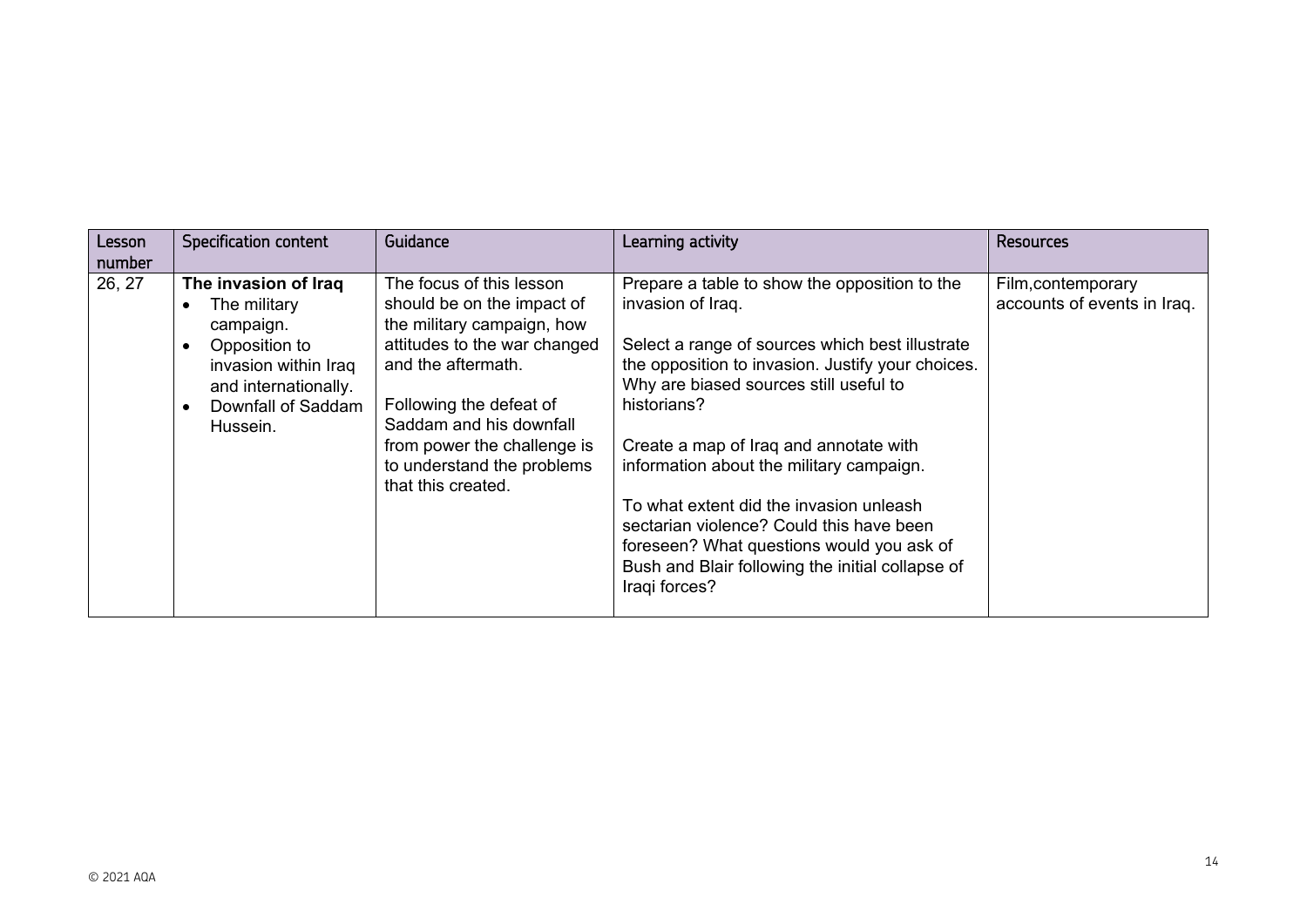| Specification content<br>Lesson                                                                                                                                                                                                                                                                                                                                             | Guidance                                                                                                                                                                                                                                                                                                                                                                                                                                                                                                                                                                                                                                            | Learning activity                                                                                                                                                                                                                                                                                                                                                                                                                                                                                                                                                                                                                                                                                                                                                                                                                                         | <b>Resources</b>                                                                                                                                                                                                                                                                                         |
|-----------------------------------------------------------------------------------------------------------------------------------------------------------------------------------------------------------------------------------------------------------------------------------------------------------------------------------------------------------------------------|-----------------------------------------------------------------------------------------------------------------------------------------------------------------------------------------------------------------------------------------------------------------------------------------------------------------------------------------------------------------------------------------------------------------------------------------------------------------------------------------------------------------------------------------------------------------------------------------------------------------------------------------------------|-----------------------------------------------------------------------------------------------------------------------------------------------------------------------------------------------------------------------------------------------------------------------------------------------------------------------------------------------------------------------------------------------------------------------------------------------------------------------------------------------------------------------------------------------------------------------------------------------------------------------------------------------------------------------------------------------------------------------------------------------------------------------------------------------------------------------------------------------------------|----------------------------------------------------------------------------------------------------------------------------------------------------------------------------------------------------------------------------------------------------------------------------------------------------------|
|                                                                                                                                                                                                                                                                                                                                                                             |                                                                                                                                                                                                                                                                                                                                                                                                                                                                                                                                                                                                                                                     |                                                                                                                                                                                                                                                                                                                                                                                                                                                                                                                                                                                                                                                                                                                                                                                                                                                           |                                                                                                                                                                                                                                                                                                          |
| number<br>28,29<br>The impact of war on<br>the Iraqi people and<br>across the world<br>The Insurgency.<br>$\bullet$<br>Elections and<br>$\bullet$<br>transfer of powers<br>to National<br>Assembly.<br>Global anti-US<br>$\bullet$<br>and anti-UK<br>terrorism.<br>2007 troops surge.<br>$\bullet$<br>Stability of Iraq by<br>$\bullet$<br>the end of Bush's<br>Presidency. | Following the collapse of the<br>regime the coalition attempted<br>reconstruction and were faced<br>with difficult issues related to<br>the impact of the war. This<br>section focuses on the<br>reconstruction of Iraq in the<br>face of armed insurgents, and<br>why it proved difficult to hold<br>successful elections and bring<br>stability.<br>In understanding the impact of<br>the war this final section<br>examines the threat of global<br>terrorism in the wake of the<br>Iraq war and the war against<br>terror.<br>Analysis would examine<br>Bush's efforts to bring stability<br>to Iraq in order to assess his<br>success by 2009. | Create a narrative timeline of events following<br>the overthrow of Saddam Hussein.<br>Students to study a set of statements about the<br>challenges facing the coalition after invasion -<br>explaining the extent they agree and disagree<br>with them.<br>Study sources about the fall of Saddam and<br>assess them for their usefulness. Prepare a<br>media report documenting Saddam's fate<br>2003-2006.<br>Research profiles of key figures: Nuri Kamal<br>Al-Maliki; Grand Ayatollah Sistani; Muqtada<br>Sadr.<br>Construct a table which includes examples of<br>global terrorism aimed at the US and UK since<br>2001.<br>Choose a range of evidence both for and<br>against the proposition that 'Iraq was showing<br>few signs of recovery by 2009'.<br>Using the proposition, students consider the<br>qualities required of conclusions and | Archive information/film<br>and written sources<br>documenting the problems<br>facing Iraq during the<br>Insurgency.<br>Political cartoons from the<br>US and UK.<br>Recollections of military<br>personnel are available eg<br>Dan Mills, a serviceman<br>who fought in Iraq<br>(published by Penguin). |
|                                                                                                                                                                                                                                                                                                                                                                             |                                                                                                                                                                                                                                                                                                                                                                                                                                                                                                                                                                                                                                                     | judgements. Students attempt to write a                                                                                                                                                                                                                                                                                                                                                                                                                                                                                                                                                                                                                                                                                                                                                                                                                   |                                                                                                                                                                                                                                                                                                          |